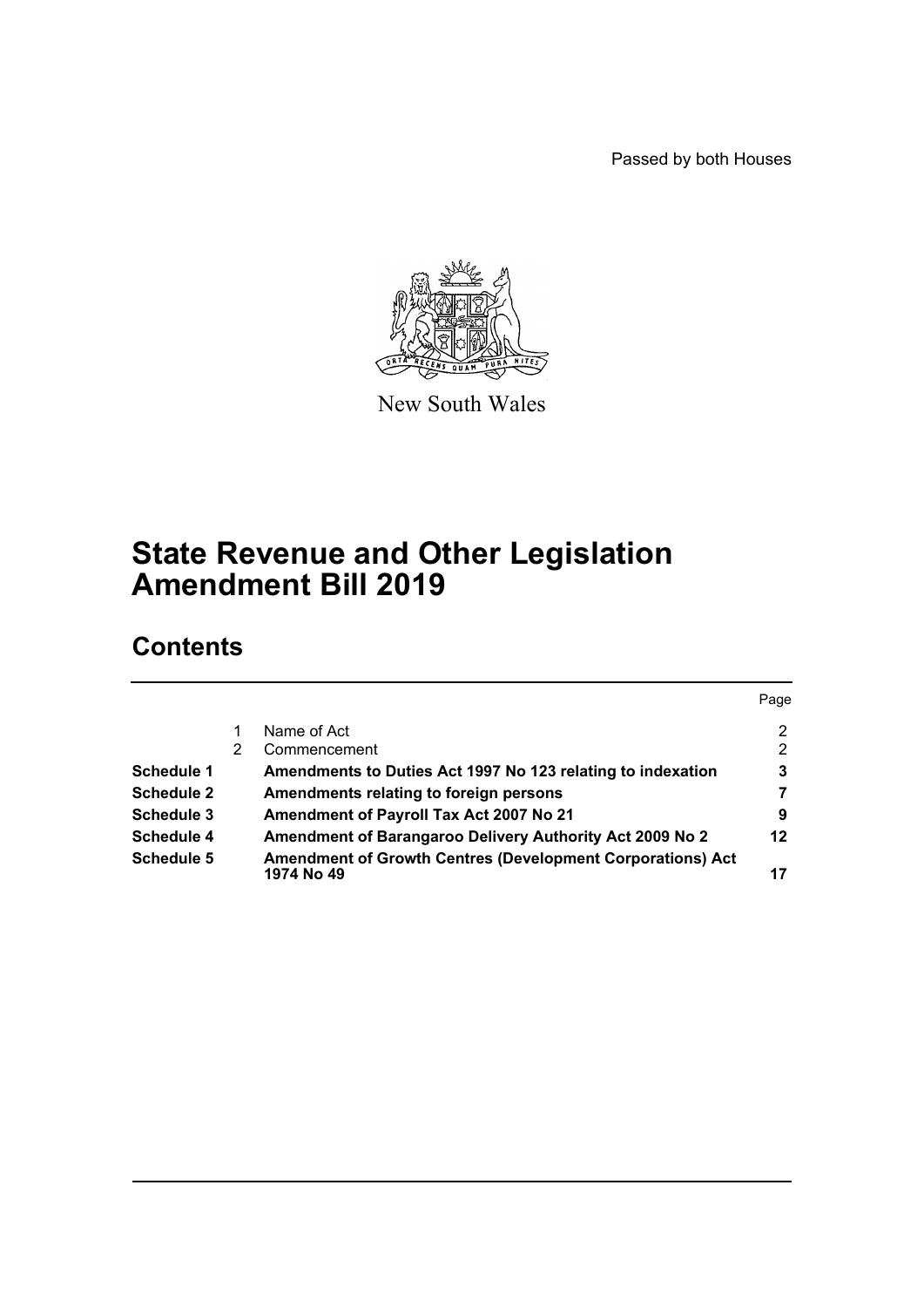*I certify that this public bill, which originated in the Legislative Assembly, has finally passed the Legislative Council and the Legislative Assembly of New South Wales.*

> *Clerk of the Legislative Assembly. Legislative Assembly, Sydney,* , 2019



New South Wales

# **State Revenue and Other Legislation Amendment Bill 2019**

Act No , 2019

An Act to make miscellaneous amendments to certain State revenue legislation; to amend other legislation to dissolve certain statutory bodies; and for other purposes.

*I have examined this bill and find it to correspond in all respects with the bill as finally passed by both Houses.*

*Assistant Speaker of the Legislative Assembly.*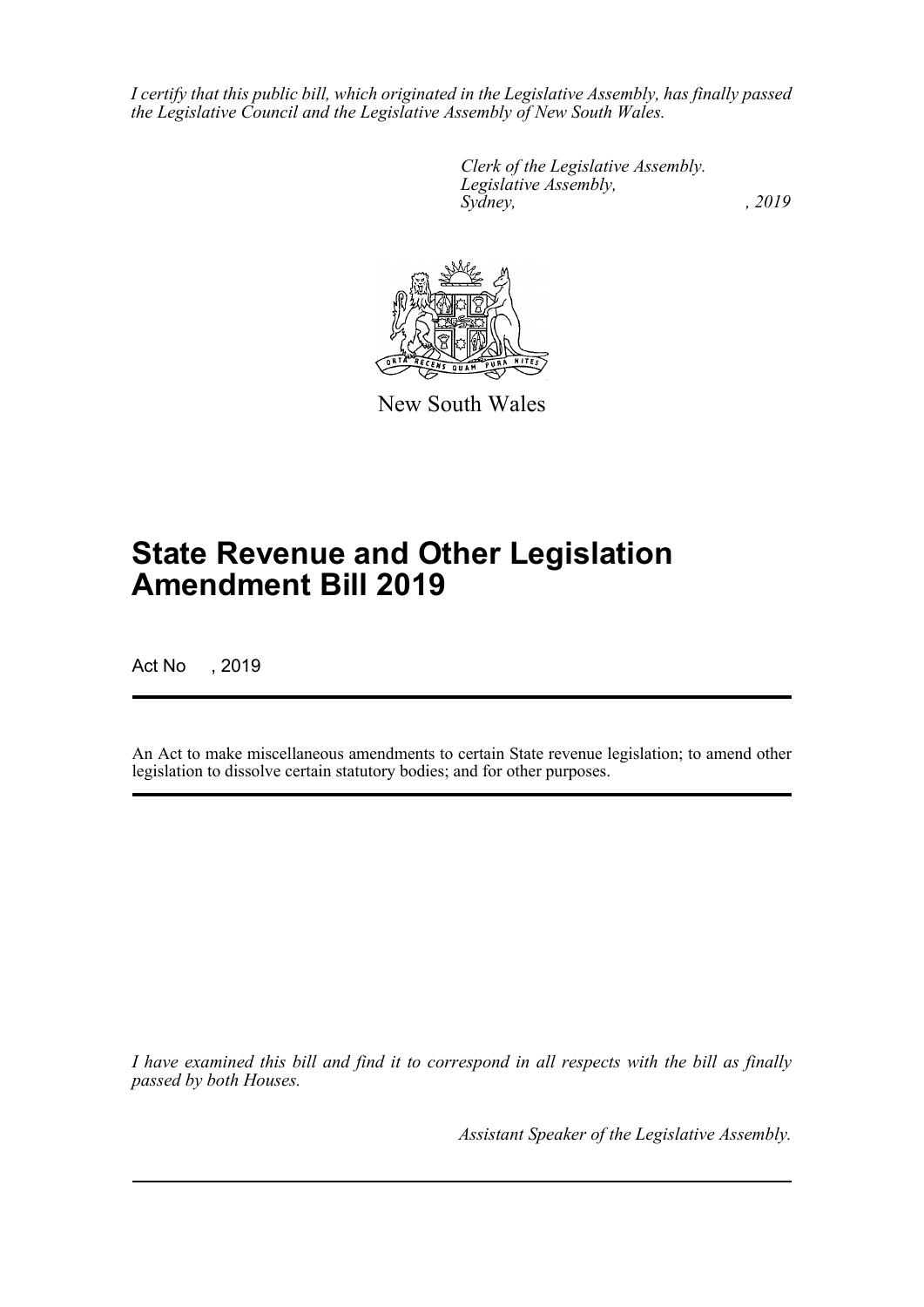#### <span id="page-2-0"></span>**The Legislature of New South Wales enacts:**

#### **1 Name of Act**

This Act is the *State Revenue and Other Legislation Amendment Act 2019*.

#### <span id="page-2-1"></span>**2 Commencement**

- (1) This Act commences on 1 July 2019, except as provided by subsection (2).
- (2) Schedule 4 commences on the date of assent to this Act.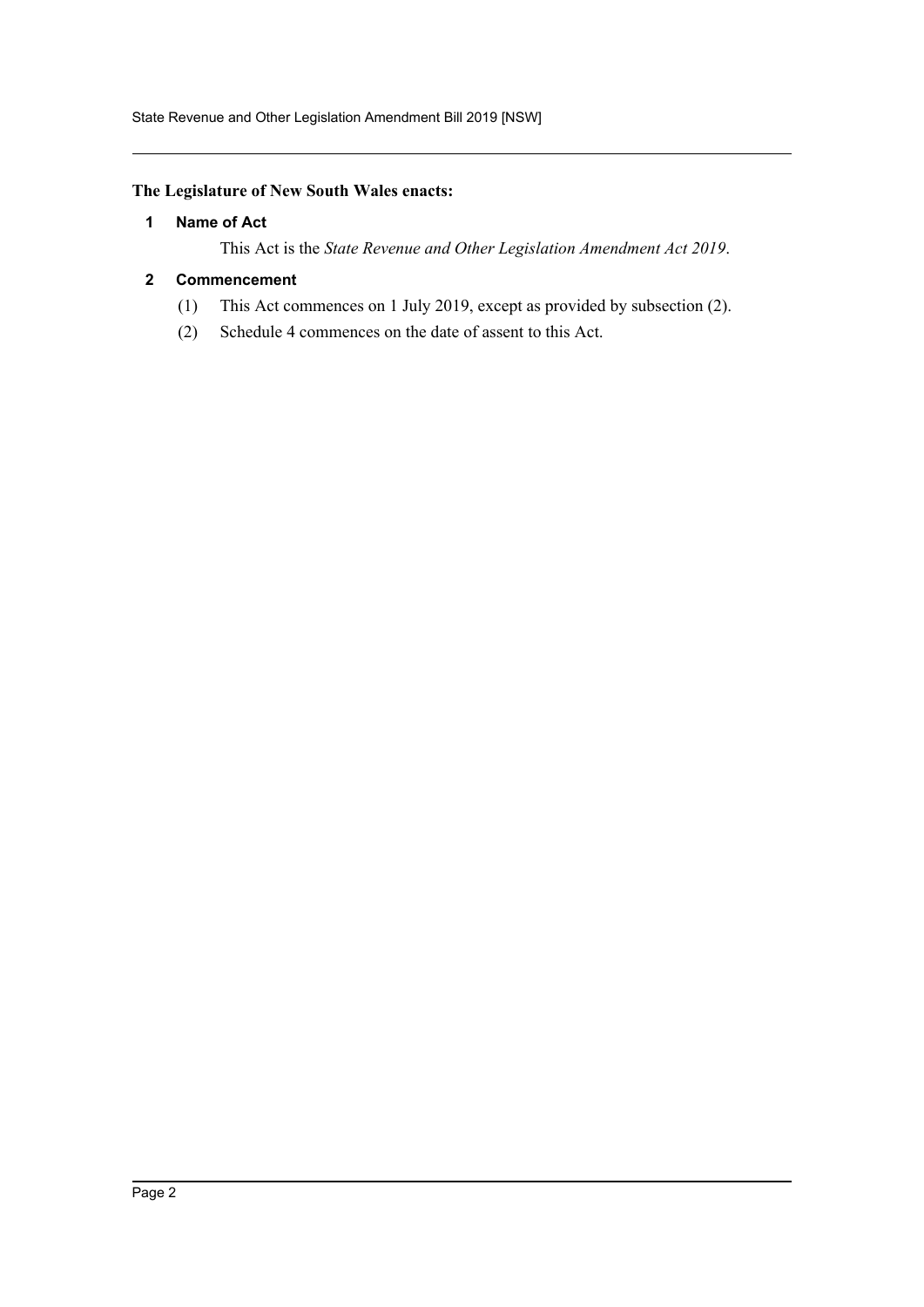## <span id="page-3-0"></span>**Schedule 1 Amendments to Duties Act 1997 No 123 relating to indexation**

#### **[1] Section 25 Aggregation of dutiable transactions**

Insert after section 25 (4):

(4A) The amount of duty payable on dutiable transactions aggregated in accordance with this section is to be calculated at the rate applicable under this Chapter at the time at which the earliest of the aggregated dutiable transactions occur.

#### **[2] Sections 32AA and 32**

Omit section 32. Insert instead:

## **Division 1 Preliminary**

#### **32AA Definitions**

In this Part:

*adjustable amount* means an amount specified in this Part as an adjustable amount for the purposes of Division 3.

*base amount* means the amount specified for a threshold range in Column 4 of the table to section 32 (1).

*fixed rate* means the rate specified for a threshold range in Column 5 of the table to section 32 (1).

*maximum threshold amount* means the amount specified for a threshold range in Column 3 of the table to section 32 (1).

*minimum threshold amount* means the amount specified for a threshold range in Column 2 of the table to section 32 (1).

*premium base amount*—see section 32A (2). *threshold range*—see section 32 (2).

## **Division 2 Rates of duty**

#### **32 General rate**

(1) The rate of duty chargeable on a dutiable transaction is the base amount for the threshold range that applies to the dutiable transaction plus the amount determined at the fixed rate in respect of the dutiable value of the dutiable property involved in the transaction.

| Column 1                  | Column 2                              | Column 3                       | Column 4                      | Column 5                                                                                                    |
|---------------------------|---------------------------------------|--------------------------------|-------------------------------|-------------------------------------------------------------------------------------------------------------|
| <b>Threshold</b><br>range | <b>Minimum</b><br>threshold<br>amount | Maximum<br>threshold<br>amount | <b>Base amount Fixed rate</b> |                                                                                                             |
|                           | \$0                                   | \$14,000                       | \$0                           | $$1.25$ for every $$100$ (or part)<br>of the dutiable value                                                 |
| $\overline{2}$            | \$14,000                              | \$30,000                       | \$175                         | \$1.50 for every $$100$ (or part)<br>by which the dutiable value<br>exceeds the minimum<br>threshold amount |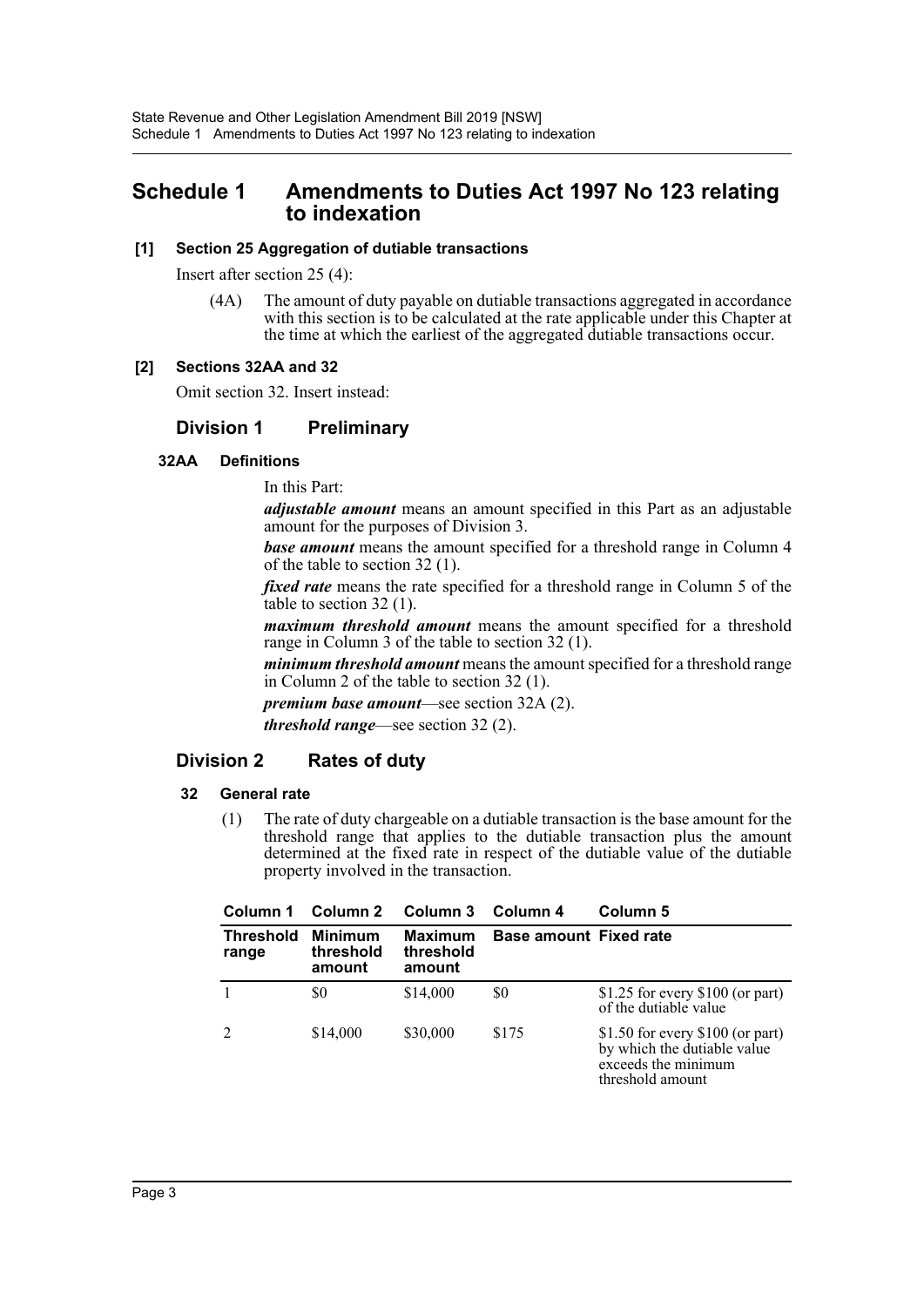| Column 1           | Column 2                              | Column 3                       | Column 4                      | Column 5                                                                                                    |
|--------------------|---------------------------------------|--------------------------------|-------------------------------|-------------------------------------------------------------------------------------------------------------|
| Threshold<br>range | <b>Minimum</b><br>threshold<br>amount | Maximum<br>threshold<br>amount | <b>Base amount Fixed rate</b> |                                                                                                             |
| 3                  | \$30,000                              | \$81,000                       | \$415                         | \$1.75 for every $$100$ (or part)<br>by which the dutiable value<br>exceeds the minimum<br>threshold amount |
| 4                  | \$81,000                              | \$304,000                      | \$1,307                       | \$3.50 for every \$100 (or part)<br>by which the dutiable value<br>exceeds the minimum<br>threshold amount  |
| 5                  | \$304,000                             | \$1,013,000                    | \$9,112                       | \$4.50 for every \$100 (or part)<br>by which the dutiable value<br>exceeds the minimum<br>threshold amount  |
| 6                  | \$1,013,000                           |                                | \$41,017                      | \$5.50 for every \$100 (or part)<br>by which the dutiable value<br>exceeds the minimum<br>threshold amount  |

- (2) For the purposes of this Part, a *threshold range* applies to a dutiable transaction if the dutiable value of the dutiable property involved in the transaction is more than the minimum threshold amount but not more than the maximum threshold amount (if any) specified for that threshold range.
- (3) The rate of duty provided for by this section applies unless other provision is made by this Chapter.
- (4) Each minimum threshold amount and maximum threshold amount is an adjustable amount for the purposes of Division 3.

#### **[3] Section 32A Premium rate for residential land with dutiable value exceeding \$3,040,000**

Omit section 32A (1)–(2A). Insert instead:

- (1) The rate of duty chargeable on a dutiable transaction in respect of residential land that has a dutiable value exceeding \$3,040,000 is the premium base amount plus \$7 for every \$100, or part, by which the dutiable value of the residential land exceeds \$3,040,000.
- (2) The *premium base amount* is the amount of duty chargeable in respect of a dutiable transaction involving dutiable property that has a dutiable value of \$3,040,000, determined in accordance with section 32.

**Note.** The premium base amount in respect of a dutiable transaction occurring in the financial year commencing on 1 July 2019 is \$152,502.

- (2A) The rate of duty chargeable on a dutiable transaction in respect of residential land that has a dutiable value not exceeding \$3,040,000 is as provided for by section 32.
- (2B) If the dutiable property subject to a dutiable transaction comprises 2 or more individual items of residential land and 1 or more of those items has a dutiable value exceeding \$3,040,000, the rate of duty chargeable on the dutiable transaction is as follows: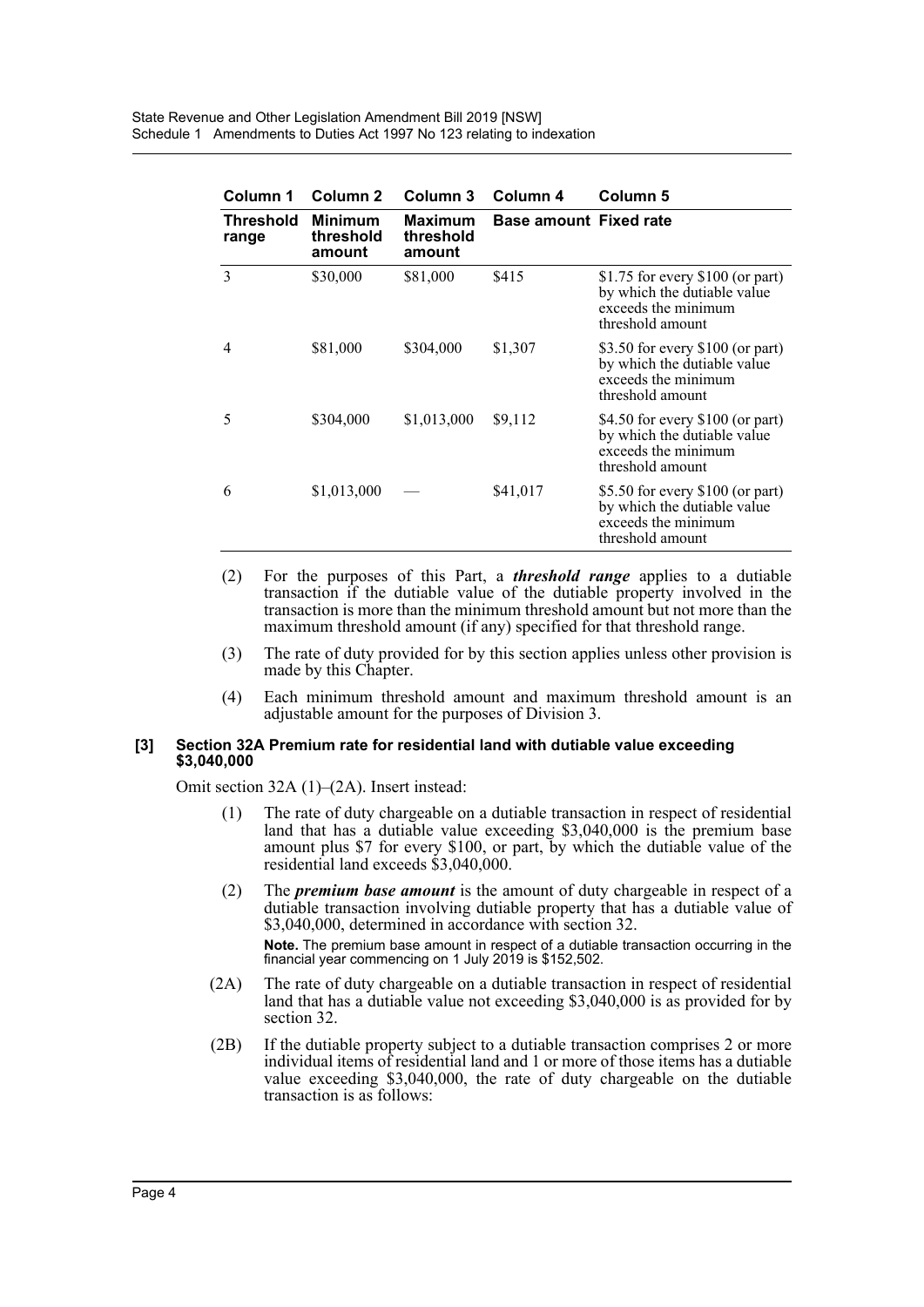- (a) for each item of residential land that has a dutiable value exceeding \$3,040,000—the premium base amount plus \$7 for every \$100, or part, by which the dutiable value of the item exceeds \$3,040,000,
- (b) for the rest of the dutiable property—the rate provided for by section 32.
- (2C) The amount of \$3,040,000 specified in any provision of this section is an adjustable amount for the purposes of Division 3.

#### **[4] Sections 32B (1) and (2) and 32C (1) and (2)**

Omit "\$3,000,000" wherever occurring. Insert instead "\$3,040,000".

#### **[5] Sections 32B (2A) and 32C (2A)**

Insert after sections 32B (2) and 32C (2):

(2A) The amount of \$3,040,000 specified in subsections (1) and (2) is an adjustable amount for the purposes of Division 3.

#### **[6] Sections 33AB–33AF**

Insert after section 33A:

#### **Division 3 Indexation of amounts**

#### **33AB Interpretation**

(1) In this Division:

*CPI number* means the Consumer Price Index (All Groups Index) for Sydney published by the Australian Bureau of Statistics in the latest published series of that index.

(2) If, after 1 July in any year, the Australian Statistician publishes a CPI number in respect of the latest March quarter in substitution for a CPI number previously published in respect of that quarter, the publication of the later CPI number is to be disregarded for the purposes of any adjustment under this Division.

#### **33AC Adjustable amounts**

- (1) Each adjustable amount is to be adjusted for the year commencing on 1 July 2020, and each subsequent year, in accordance with this section.
- (2) The adjustable amounts that are to apply for a year are to be calculated by multiplying the adjustable amounts that applied before any adjustment under this Division by A/B where:

*A* is the CPI number for the March quarter in the year immediately preceding the year for which the amount is calculated.

*B* is the CPI number for the March quarter of 2019.

*A/B* is calculated to the nearest 3 decimal places (and a fourth decimal place of 5 is to be rounded up).

- (3) An adjustable amount determined in accordance with this section is to be rounded to the nearest \$1,000 (and an amount of \$500 is to be rounded up).
- (4) However, if the adjustable amount calculated for any year is less than the amount that applied for the previous year, then the amount for that previous year applies instead.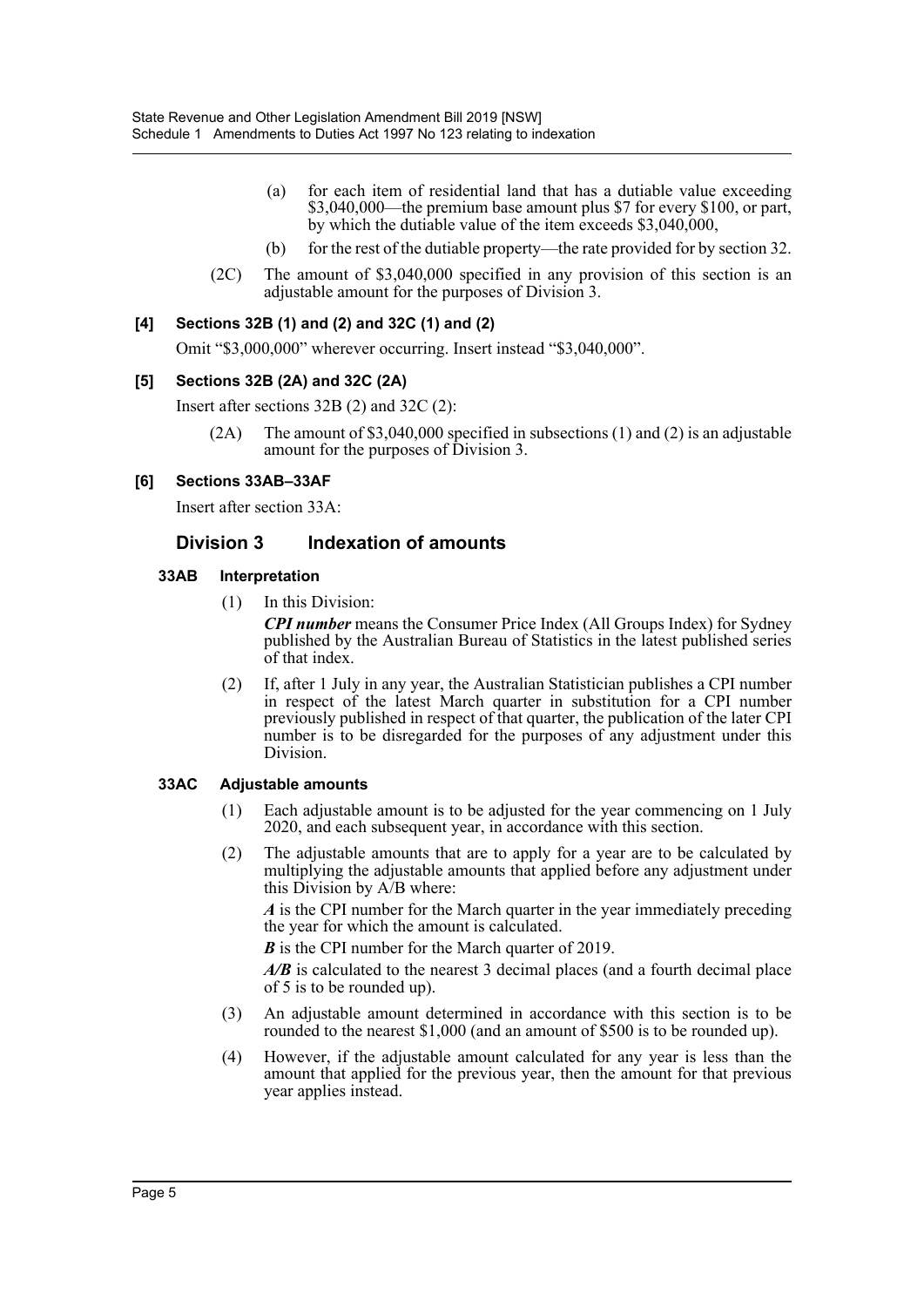#### **33AD Base amounts**

- (1) Each base amount for a threshold range is to be adjusted for the year commencing on 1 July 2020, and each subsequent year, so that it is equal to the sum of all fixed rate amounts determined for the preceding threshold ranges.
- (2) The *fixed rate amount* for a threshold range is the amount determined at the fixed rate in respect of dutiable property that has a dutiable value equal to the maximum threshold amount for the threshold range.
- (3) An adjusted base amount determined in accordance with this section is to be rounded to the nearest dollar (and an amount of 50 cents is to be rounded down).

#### **33AE References to adjustable amounts and base amounts**

- (1) The adjustable amounts and base amounts adjusted for a year in accordance with this Division replace the amounts that applied for the previous year.
- (2) Accordingly, a reference to a rate or amount of duty as provided for by, or determined in accordance with, section 32 is a reference to the rate or amount subject to any adjustment under this Division.

#### **33AF Publication of adjusted amounts**

- (1) The Chief Commissioner is to publish a notice on the NSW legislation website before the start of each year commencing on 1 July specifying the following amounts that are to apply for that year:
	- (a) each adjustable amount, as adjusted in accordance with this Division,
	- (b) each base amount, as adjusted in accordance with this Division,
	- (c) the premium base amount, determined by reference to any relevant amount adjusted in accordance with this Division.
- (2) However, failure to publish the notice or late publication of the notice does not affect the validity of an adjustment under this Division.

#### **[7] Schedule 1 Savings, transitional and other provisions**

Insert at the end of the Schedule, with appropriate Part and clause numbering:

## **Part State Revenue and Other Legislation Amendment Act 2019—provision consequent on indexation of transfer duty**

#### **Aggregation of dutiable transactions**

- (1) The amendment made to section 25 by the *State Revenue and Other Legislation Amendment Act 2019* extends to the aggregation of dutiable transactions the earliest of which occurred during the year ending at the end of 30 June 2019.
- (2) Accordingly, the amount of duty payable on the aggregated dutiable transactions is to be calculated at the rate applicable under Chapter 2 as in force when the earliest of those transactions occurred.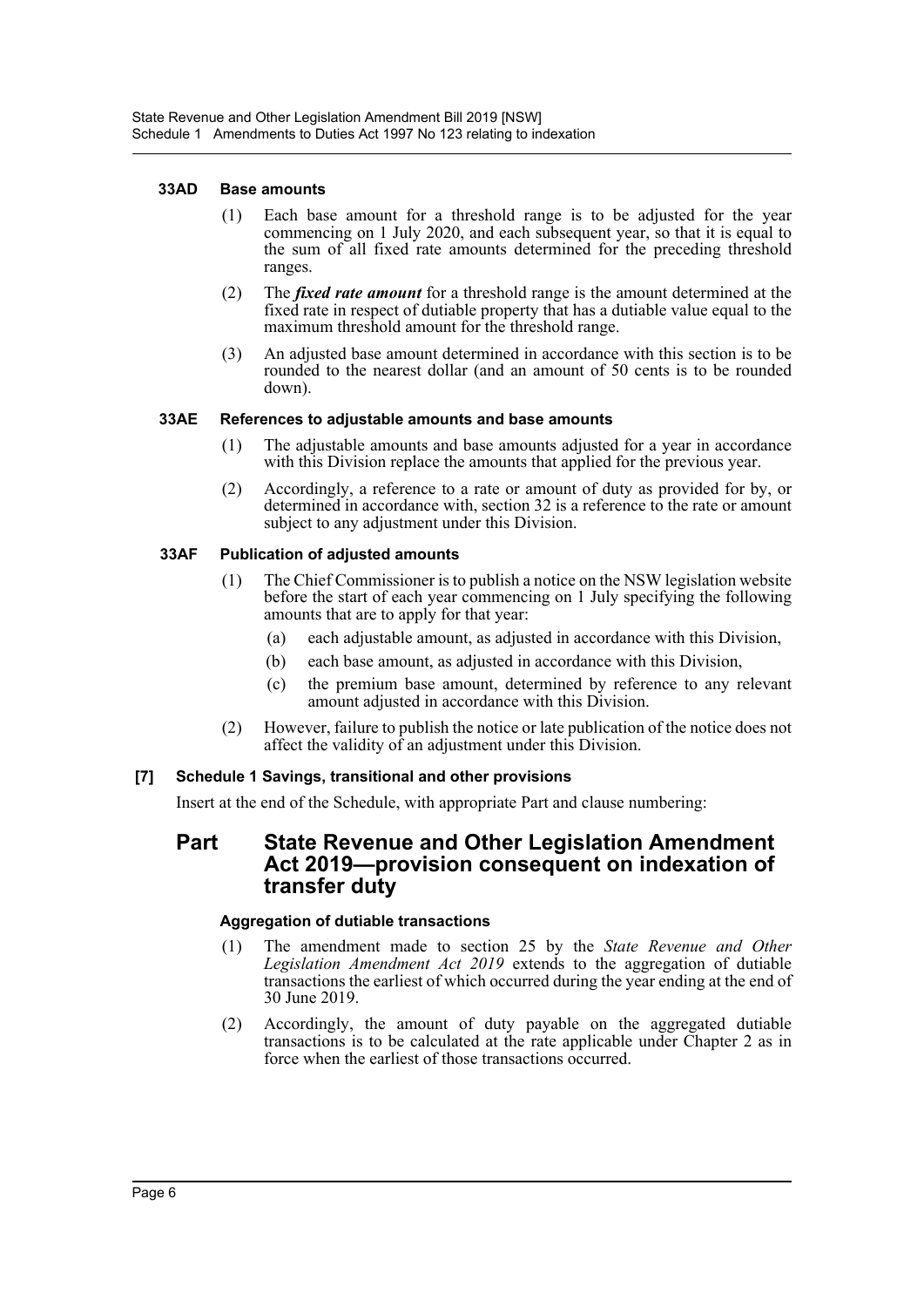## <span id="page-7-0"></span>**Schedule 2 Amendments relating to foreign persons**

## **2.1 Duties Act 1997 No 123**

#### **[1] Section 104I Definitions**

Insert in alphabetical order in section 104I (1):

*retirement visa holder* means a person who holds:

- (a) a visa of a subclass specified by regulations (as in force at any time) made under the *Migration Act 1958* of the Commonwealth as a Subclass 405 (Investor Retirement) visa or a Subclass 410 (Retirement) visa, or
- (b) a visa under that Act of a class (or a subclass) determined by the Chief Commissioner to be equivalent to a subclass referred to in paragraph (a).

#### **[2] Section 104ZKB**

Insert after section 104ZKA:

#### **104ZKB Exemption for retirement visa holders in respect of principal place of residence**

Section 104ZKA applies to a retirement visa holder in the same way as it applies to a permanent resident, subject to any modifications prescribed by the regulations.

#### **[3] Schedule 1 Savings, transitional and other provisions**

Insert at the end of the Schedule, with appropriate Part and clause numbering:

## **Part State Revenue and Other Legislation Amendment Act 2019—provision consequent on surcharge purchaser duty exemption**

#### **Surcharge purchaser duty—retirement visa holders**

The amendments made to this Act by Schedule 2.1 to the *State Revenue and Other Legislation Amendment Act 2019* do not affect any liability for duty that arose before 1 July 2019.

## **2.2 Land Tax Act 1956 No 27**

#### **[1] Section 2A Definitions**

Insert in alphabetical order:

*retirement visa holder* has the same meaning as in Chapter 2A of the *Duties Act 1997*.

#### **[2] Section 5BA**

Insert after section 5B:

#### **5BA Surcharge land tax—residence requirement applying to principal place of residence exemption for retirement visa holders**

(1) Section 5B applies to a retirement visa holder in the same way as it applies to a permanent resident, subject to any modifications prescribed by the regulations.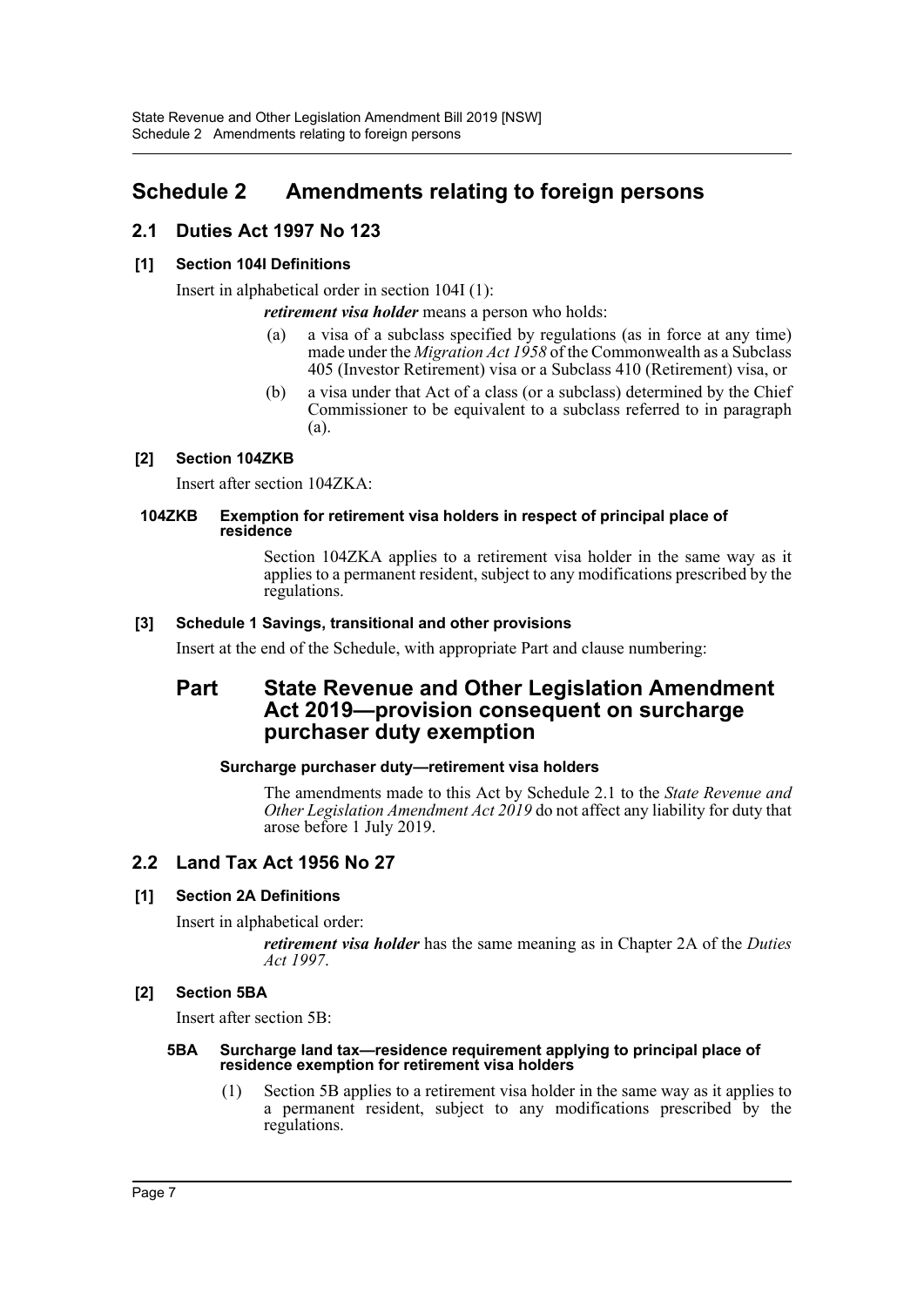(2) However, in the application of that section to the liability of a retirement visa holder to pay surcharge land tax in respect of residential land for a land tax year, the residence requirement is satisfied if the person used and occupied the land as the person's principal place of residence for a continuous period of 200 days in the previous land tax year.

## **2.3 Land Tax Management Act 1956 No 26**

#### **Schedule 2 Savings and transitional provisions**

Insert at the end of the Schedule, with appropriate Part and clause numbering:

## **Part Provisions consequent on enactment of State Revenue and Other Legislation Amendment Act 2019**

#### **Definition**

In this Part:

*amending Act* means the *State Revenue and Other Legislation Amendment Act 2019*.

#### **Surcharge land tax—retirement visa holders**

The amendments made to the *Land Tax Act 1956* by Schedule 2.2 to the amending Act apply to the assessment of land tax liability in respect of the 2020 land tax year and subsequent land tax years.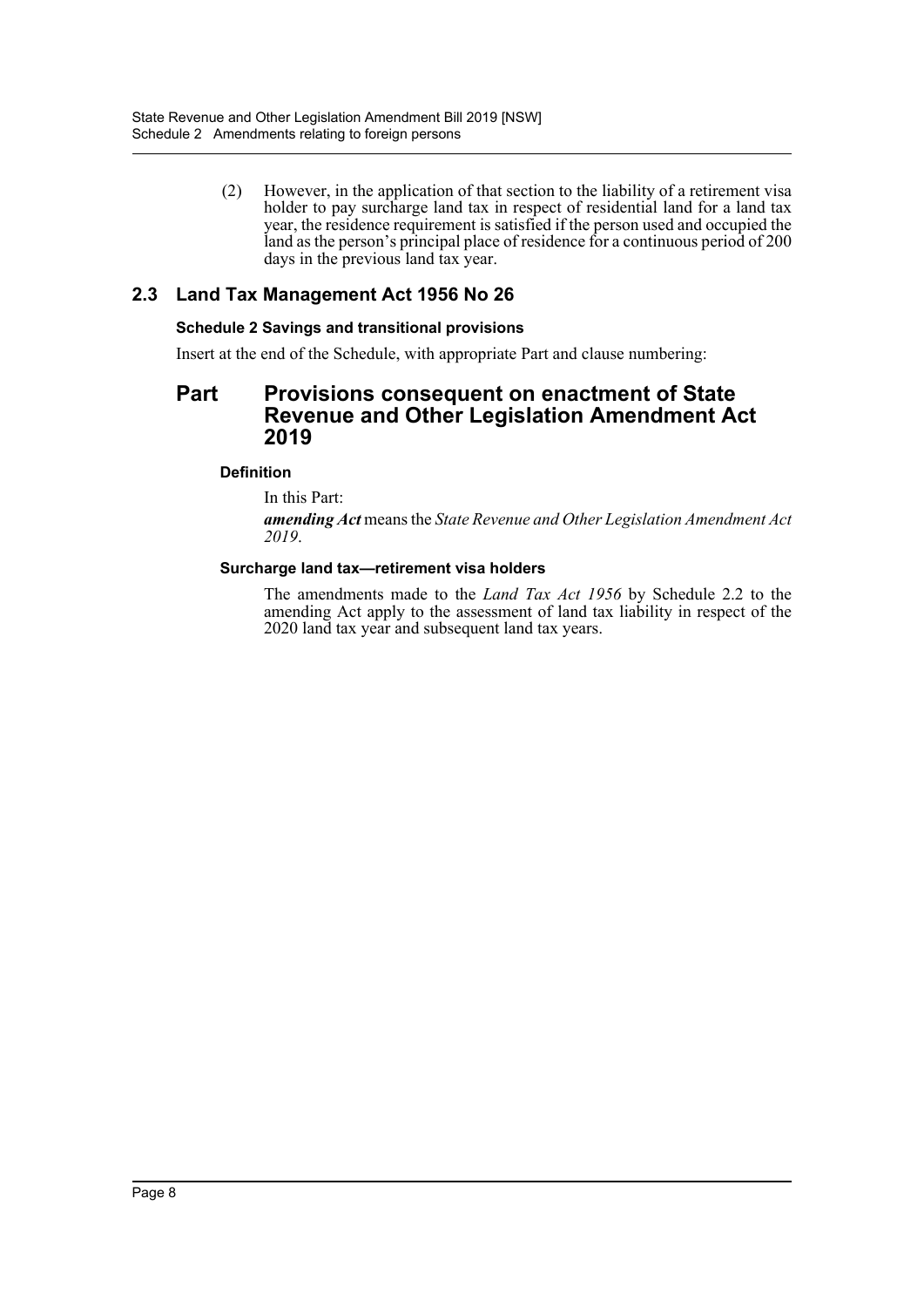## <span id="page-9-0"></span>**Schedule 3 Amendment of Payroll Tax Act 2007 No 21**

**[1] Section 9 When must payroll tax be paid**

Omit "21 days" from section 9 (1) (b). Insert instead "28 days".

**[2] Section 87 Returns**

Omit "21 days" from section 87 (1) (b). Insert instead "28 days".

**[3] Schedule 2 NSW specific provisions**

Insert before clause 2:

**Division 1 General**

**[4] Schedule 2, Part 2, Division 2, heading**

Insert before clause 3A:

## **Division 2 Calculation of payroll tax—financial years 2008–2010**

**[5] Schedule 2, Part 2, Division 3**

Insert after clause 3A:

#### **Division 3 Calculation of estimated monthly payroll tax**

#### **3B Application of Division**

- (1) An employer who is an eligible existing taxpayer or an eligible new taxpayer may opt to make payments of estimated payroll tax in respect of any month in a financial year (other than the month of June) as an alternative to making payments of tax based on wages paid or payable in the month.
- (2) The amount that the eligible existing taxpayer or eligible new taxpayer is required to pay as payroll tax in respect of the month is to be ascertained in accordance with this Division.
- (3) This Division does not affect the determination of the correct amount of payroll tax or the adjustment of payroll tax under Part 6 of this Act.

#### **3C Eligible taxpayers**

- (1) An employer is an *eligible existing taxpayer* if:
	- (a) payroll tax was payable by the employer in respect of the whole of the previous financial year, and the amount of the payroll tax payable was less than \$150,000, or
	- (b) payroll tax was payable by the employer in respect of part only of the previous financial year, and the amount of payroll tax that would have been payable by the employer for the whole of the financial year (ascertained in accordance with Division 1) is less than \$150,000.
- (2) An employer is an *eligible new taxpayer* if:
	- (a) the employer has not paid and is not liable to pay payroll tax in respect of the previous financial year, and
	- (b) the employer has lodged returns in respect of at least 3 separate months in the current financial year (other than the month of June), and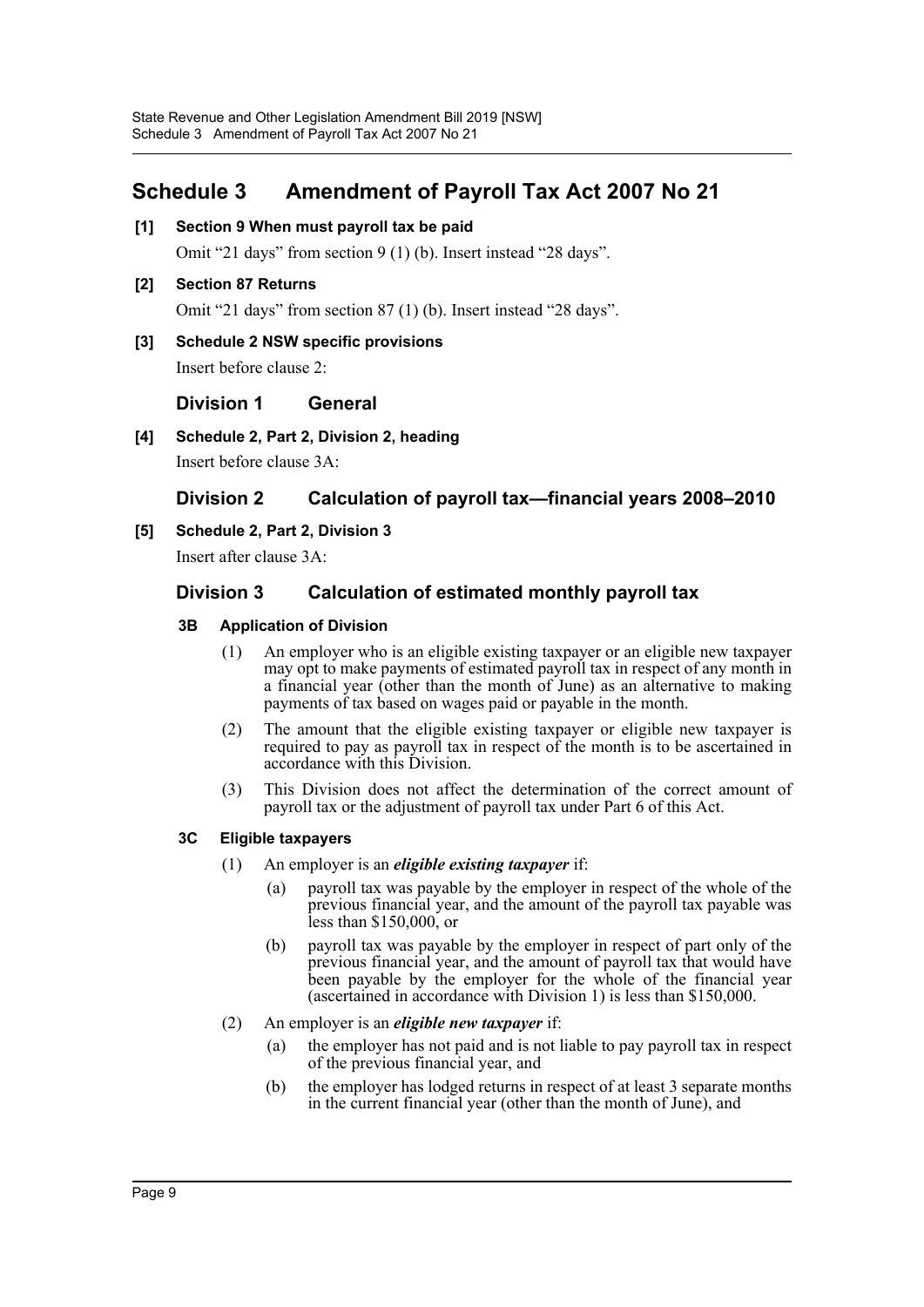(c) the amount of payroll tax that would be payable by the employer for the whole of the financial year (ascertained in accordance with Division 1) is less than \$150,000.

#### **3D Calculation of estimated monthly payroll tax**

(1) The amount of payroll tax that an eligible existing taxpayer is required to pay in relation to a return of wages in respect of a month (other than the month of June) in a financial year is the amount of dollars calculated in accordance with the formula:

$$
ME (existing) = \frac{T \times (1 + R)}{D} \times \frac{365}{12}
$$

where:

*ME (existing)* is the amount of tax required to be paid by the eligible existing taxpayer.

*T* is the total amount of payroll tax paid or payable by the eligible existing taxpayer in respect of the previous financial year.

*R* is 0.03 or any other amount determined in respect of the financial year by the Chief Commissioner by notice published in the Gazette before 21 May in the preceding financial year.

*D* is the total number of days to which the returns lodged by the eligible existing taxpayer in the previous financial year relate.

(2) The amount of payroll tax that an eligible new taxpayer is required to pay in relation to a return of wages in respect of a month (other than the month of June) in a financial year is the amount of dollars calculated in accordance with the formula:

$$
ME (new) = \frac{T}{D} \times \frac{365}{12}
$$

where:

*ME (new)* is the amount of tax required to be paid by the eligible new taxpayer.

*T* is the total amount of payroll tax paid or payable by the eligible new taxpayer in respect of the periods to which the returns lodged by the eligible new taxpayer in the current financial year relate.

*D* is the total number of days to which the returns lodged by the eligible new taxpayer in the current financial year (inclusive of the first 3 returns, and any subsequent returns, lodged by the eligible new taxpayer in that year) relate.

#### **[6] Schedule 3 Savings, transitional and other provisions**

Insert at the end of the Schedule, with appropriate Part and clause numbering:

## **Part Provisions consequent on enactment of State Revenue and Other Legislation Amendment Act 2019**

#### **Definition**

In this Part:

*amending Act* means the *State Revenue and Other Legislation Amendment Act 2019*.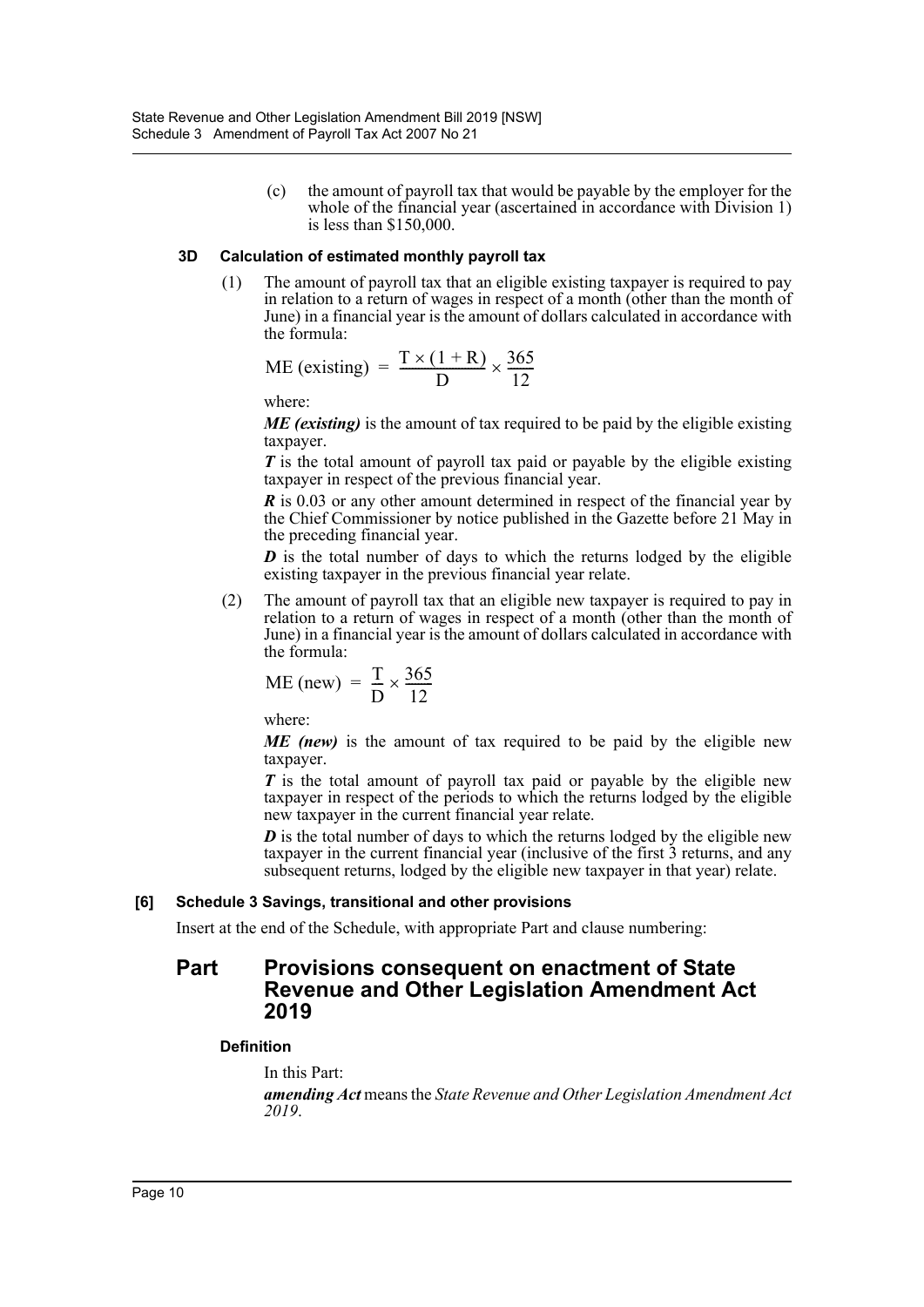#### **Extension of time for paying tax and lodging returns**

- (1) The amendment made to section 9 by the amending Act has effect in respect of wages paid or payable in the month of June 2019, or in the month of June in any subsequent year.
- (2) The amendment made to section 87 by the amending Act has effect in respect of:
	- (a) a return relating to the month of June 2019, or to the month of June in any subsequent year, and
	- (b) the adjustment of payroll tax paid or payable during the financial year ending on the close of the month of June 2019 or paid or payable during any subsequent financial year ending on the close of the month of June in that year.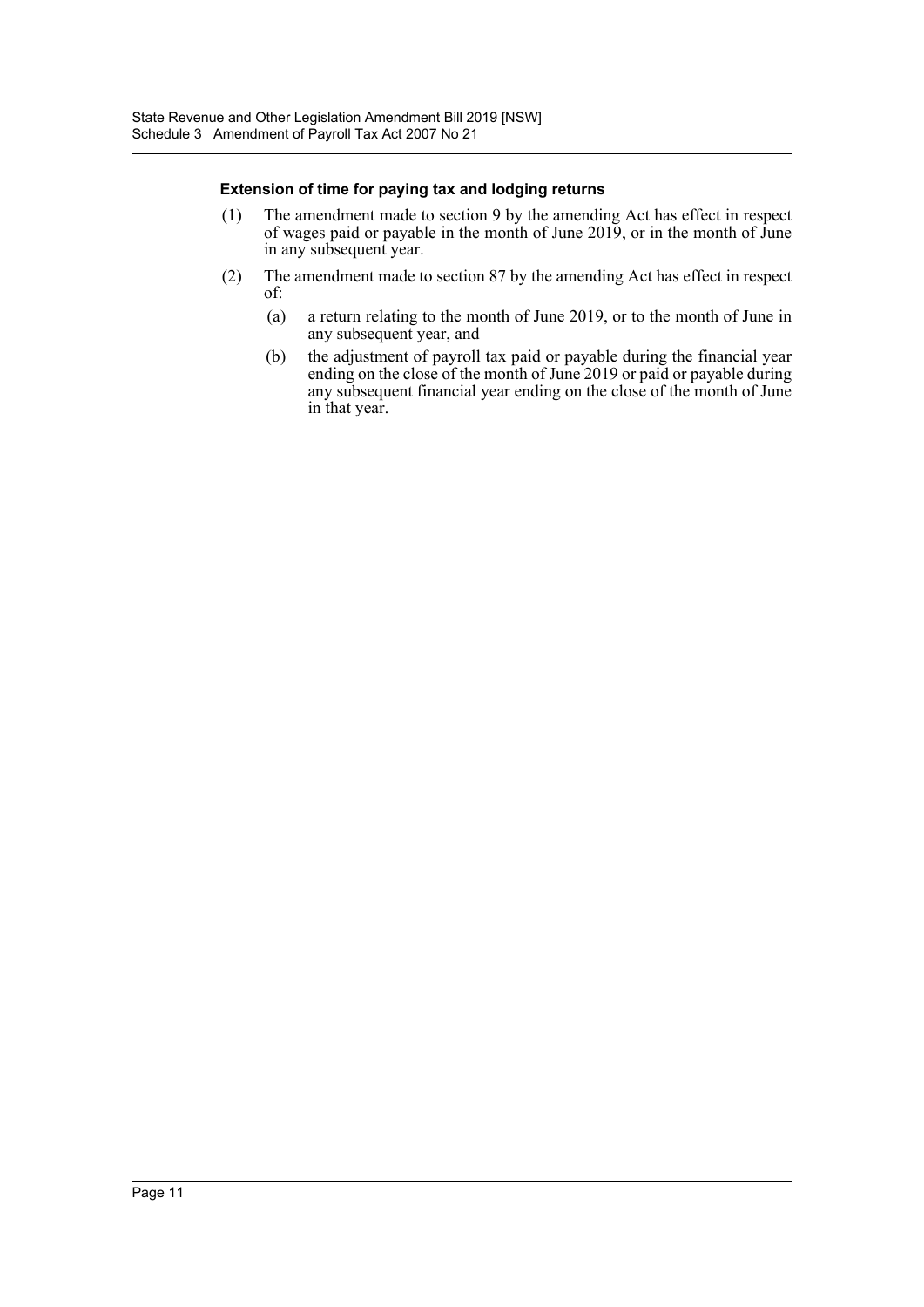## <span id="page-12-0"></span>**Schedule 4 Amendment of Barangaroo Delivery Authority Act 2009 No 2**

#### **[1] Whole Act (except where otherwise amended by this Schedule)**

Omit "The Authority" and "the Authority" wherever occurring.

Insert instead "Infrastructure NSW".

#### **[2] Long title**

Omit "to constitute the Barangaroo Delivery Authority; to specify its functions; and to provide for other matters related".

Insert instead "relating".

#### **[3] Section 1 Name of Act**

Omit "*Delivery Authority*".

#### **[4] Section 4 Definitions**

Omit the definitions of *Authority*, *Board* and *Chief Executive Officer* from section 4 (1).

#### **[5] Section 4 (1), definition of "Barangaroo"**

Omit the definition. Insert instead:

*Barangaroo* means the land identified as the Barangaroo operational area on the Barangaroo Operational Area Map.

#### **[6] Section 4 (1)**

Insert in alphabetical order:

*Infrastructure NSW* means Infrastructure NSW constituted under the *Infrastructure NSW Act 2011*.

#### **[7] Section 4 (1), definition of "public domain"**

Omit "the Authority" from paragraph (b).

Insert instead "Infrastructure NSW under this Act".

## **[8] Part 2 Constitution and management of Authority**

Omit the Part.

#### **[9] Part 3, heading**

Omit "**of Authority**".

- **[10] Section 14 Principal functions of Infrastructure NSW under this Act** Insert "under this Act" after "functions" wherever occurring.
- **[11] Sections 15, 23, 37, 40, 41, 46 and 47** Omit the sections.

#### **[12] Section 17 Land dealings**

Omit "the Authority" from section 17 (1) and (4) wherever occurring. Insert instead "Infrastructure NSW under this Act".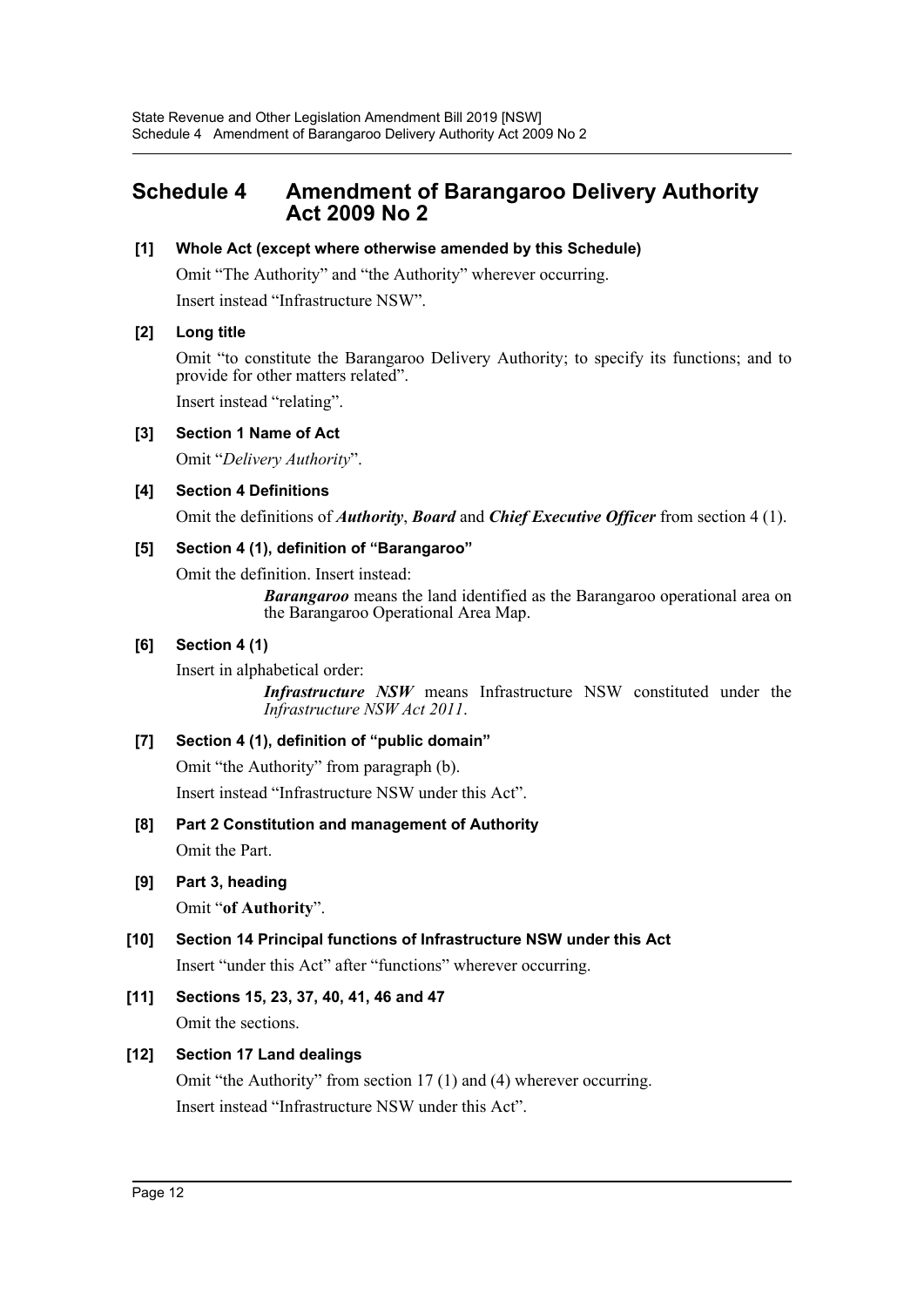#### **[13] Section 17 (2)**

Omit "vested in the Authority" wherever occurring.

Insert instead "vested in Infrastructure NSW under this Act".

- **[14] Part 4, heading** Omit "**to Authority**".
- **[15] Part 4, Division 1** Omit the Division.

#### **[16] Section 30, heading**

Omit "**by Authority**".

#### **[17] Section 36 Barangaroo Fund**

Omit section 36 (1) (a). Insert instead:

(a) all money advanced to Infrastructure NSW by the Treasurer for the purposes of this Act or appropriated by Parliament for the purposes of Infrastructure NSW in connection with exercising its functions under this Act, and

#### **[18] Section 36 (1) (e)**

Omit "the Authority". Insert instead "Infrastructure NSW for the purposes of this Act".

# **[19] Section 36 (2) (a)**

Insert "under this Act" after "functions".

- **[20] Section 36 (2) (b)** Insert "in Barangaroo" after "infrastructure".
- **[21] Section 36 (3)**

Omit "the Authority". Insert instead "Infrastructure NSW under this Act".

#### **[22] Sections 48 and 50 (2) (a), (d) and (f)**

Omit "the Authority" wherever occurring.

Insert instead "Infrastructure NSW under this Act".

**[23] Section 50 Regulations**

Omit section 50 (2) (c).

**[24] Section 50 (2) (h)**

Omit "the Authority". Insert instead "Infrastructure NSW for the purposes of this Act".

## **[25] Schedule 1 Members and procedure of Board**

Omit the Schedule.

#### **[26] Schedule 2 Land transferred to Authority** Omit the Schedule.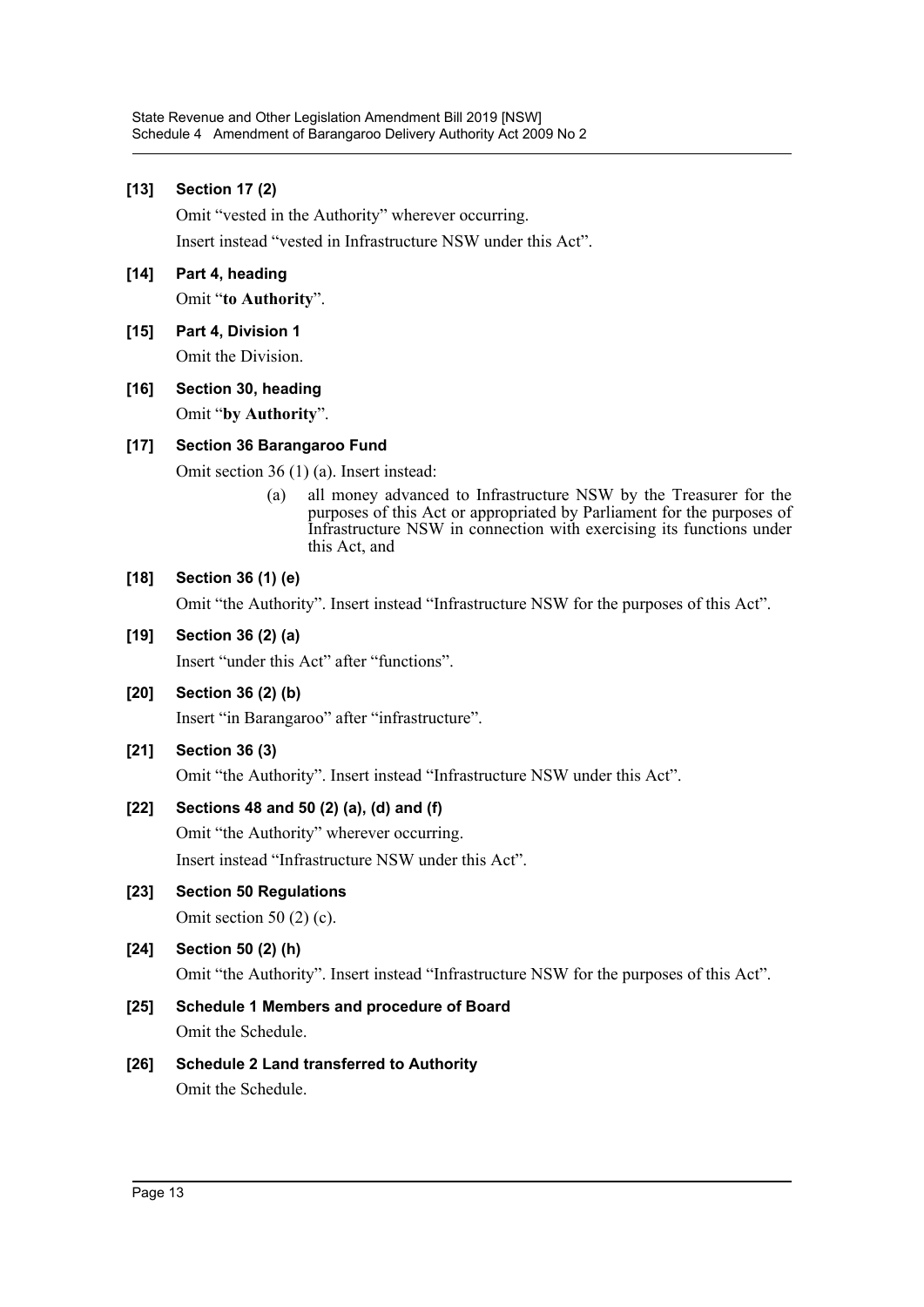#### **[27] Schedule 3 Savings, transitional and other provisions**

Omit clause 1 (1). Insert instead:

(1) The regulations may contain provisions of a savings or transitional nature consequent on the enactment of this Act or any Act that amends this Act.

#### **[28] Schedule 3**

Insert after Part 2:

## **Part 3 Provisions consequent on enactment of State Revenue and Other Legislation Amendment Act 2019**

#### **Division 1 Dissolution of Barangaroo Delivery Authority**

#### **3 Definitions**

In this Division:

*assets* means any legal or equitable estate or interest (whether present or future, whether vested or contingent and whether personal or assignable) in real or personal property of any description (including money), and includes securities, choses in action and documents.

*liabilities* means any liabilities, debts or obligations (whether present or future, whether vested or contingent and whether personal or assignable).

*rights* means any rights, powers, privileges or immunities (whether present or future, whether vested or contingent and whether personal or assignable).

#### **4 Dissolution of Barangaroo Delivery Authority and transfer of assets etc**

- (1) The Barangaroo Delivery Authority is dissolved.
- (2) On its dissolution, the assets, rights and liabilities of the Barangaroo Delivery Authority are transferred to Infrastructure NSW.

#### **5 Subsequent transfer of specified assets, rights and liabilities**

- (1) The Minister may, by order in writing, transfer to a public sector agency any assets, rights and liabilities transferred to Infrastructure NSW under clause 4 that are specified or referred to in the order.
- (2) A transfer under this clause is subject to the terms and conditions of the order giving rise to the transfer.
- (3) The Minister may, by order in writing, specify the consideration on which a transfer under this clause is made and the value or values at which the assets, rights or liabilities are transferred.
- (4) No compensation is payable to any person or body in connection with a transfer under this clause except to the extent (if any) to which the order giving rise to the transfer so provides.
- (5) In this clause, *public sector agency* means any of the following:
	- (a) the State (including the Crown in right of the State),
	- (b) a Minister,
	- (c) a State owned corporation within the meaning of the *State Owned Corporations Act 1989*,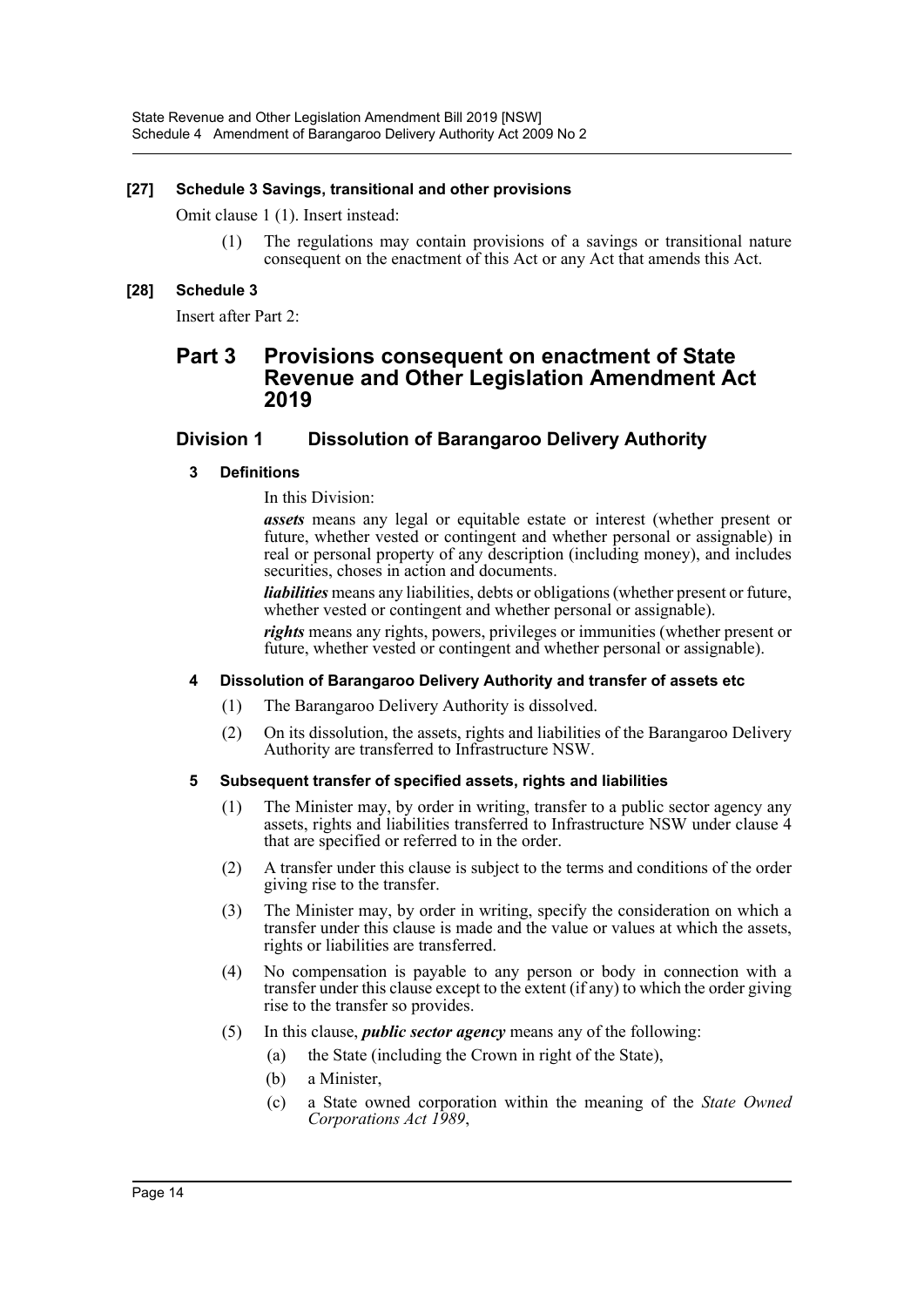- (d) a public authority of the State,
- (e) any other person acting on behalf of the State (or the Crown in right of the State).

#### **6 Provisions relating to transfers of assets, rights and liabilities**

- (1) In this clause, the person or body from which any assets, rights or liabilities are transferred is called the *transferor* and the person or body to which they are transferred is the *transferee*.
- (2) When any assets, rights or liabilities are transferred by or under this Division, the following provisions have effect:
	- (a) the assets of the transferor vest in the transferee by virtue of this clause and without the need for any further conveyance, transfer, assignment or assurance,
	- (b) the rights or liabilities of the transferor become, by virtue of this clause, the rights or liabilities of the transferee,
	- (c) all proceedings relating to the assets, rights or liabilities commenced before the transfer by or against the transferor or a predecessor of the transferor and pending immediately before the transfer are taken to be proceedings pending by or against the transferee,
	- (d) any act, matter or thing done or omitted to be done in relation to the assets, rights or liabilities before the transfer by, to or in respect of the transferor or a predecessor of the transferor is (to the extent to which that act, matter or thing has any force or effect) taken to have been done or omitted by, to or in respect of the transferee,
	- (e) the transferee has all the entitlements and obligations of the transferor in relation to those assets, rights and liabilities that the transferor would have had but for the transfer, whether or not those entitlements and obligations were actual or potential at the time of the transfer,
	- (f) a reference in any Act, in any instrument made under any Act or in any document of any kind to the transferor or a predecessor of the transferor is (to the extent that it relates to those assets, rights or liabilities but subject to the regulations), to be read as, or as including, a reference to the transferee.
- (3) The operation of this clause is not to be regarded:
	- (a) as a breach of contract or confidence or otherwise as a civil wrong, or
	- (b) as a breach of any contractual provision prohibiting, restricting or regulating the assignment or transfer of assets, rights or liabilities, or
	- (c) as giving rise to any remedy by a party to an instrument, or as causing or permitting the termination of any instrument, because of a change in the beneficial or legal ownership of any asset, right or liability, or
	- (d) as an event of default under any contract or other instrument.
- (4) No attornment to the transferee by a lessee from the transferor is required.
- (5) Duty under the *Duties Act 1997* is not chargeable in respect of:
	- (a) a transfer by or under this Division, or
	- (b) anything certified by the Treasurer as having been done in consequence of a transfer by or under this Division (for example, the transfer or conveyance of an interest in land).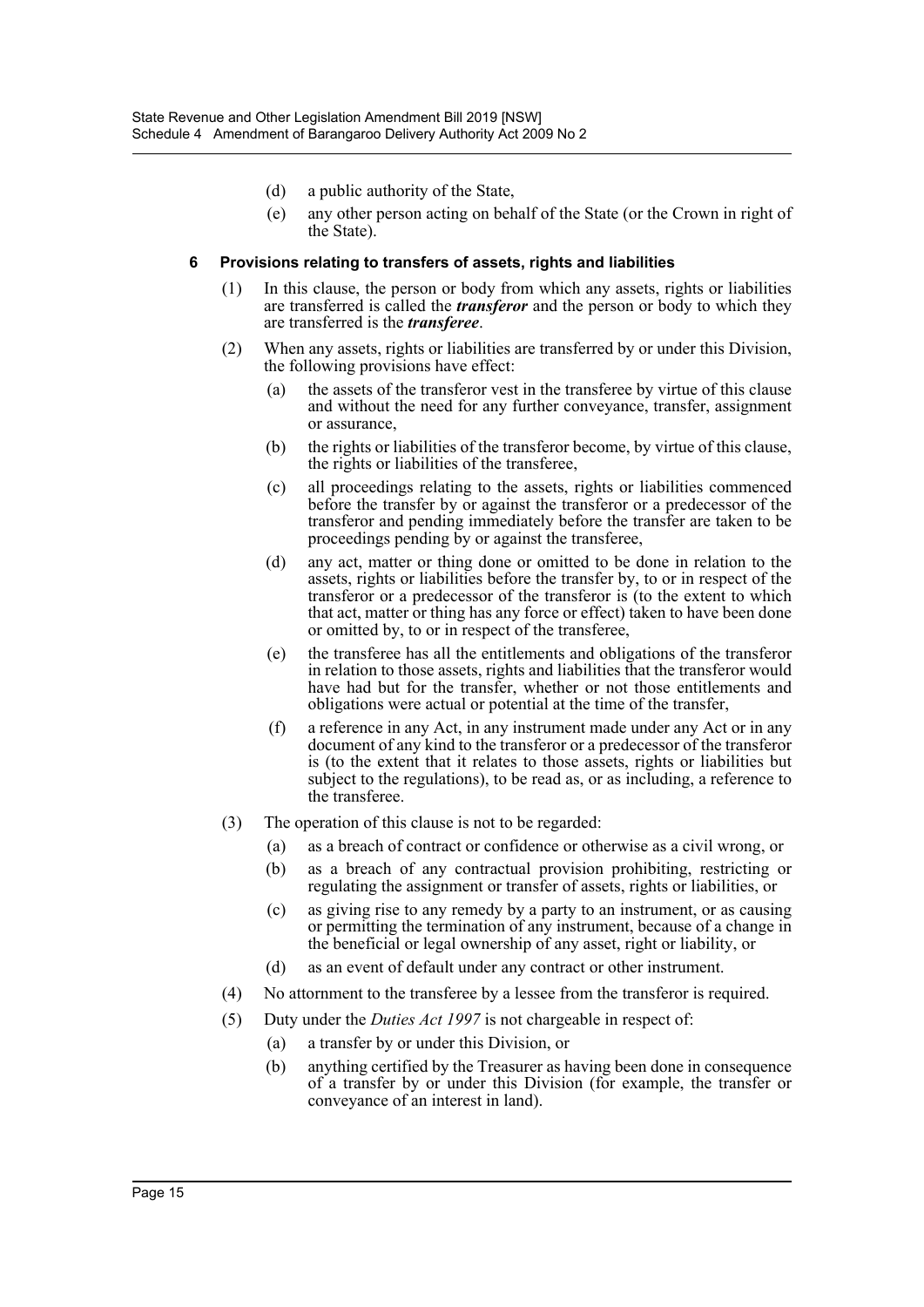- (6) The Minister may, by notice in writing, confirm a transfer by or under this Division of particular assets, rights or liabilities. The notice is conclusive evidence of that transfer.
- (7) In this clause, *instrument* means an instrument (other than this Act) that creates, modifies or extinguishes rights or liabilities (or would do so if lodged, filed or registered in accordance with any law), and includes any judgment, order or process of a court.

## **Division 2 Other provisions**

#### **7 References to Barangaroo Delivery Authority**

- (1) A reference in any Act (other than this Act), in any instrument made under any Act or in any document of any kind to the Barangaroo Delivery Authority is to be construed as a reference to Infrastructure NSW.
- (2) Any act, matter or thing done or omitted to be done before the dissolution of the Barangaroo Delivery Authority by, to or in respect of the Barangaroo Delivery Authority is (to the extent that the act, matter or thing has any force or effect) taken to have been done or omitted by, to or in respect of Infrastructure NSW.

#### **8 Abolition of Board of Barangaroo Delivery Authority**

- (1) The Board of the Barangaroo Delivery Authority is abolished.
- (2) Each person holding office as a member of the Board of the Barangaroo Delivery Authority ceases to hold office as a member of the Board on its abolition and is not entitled to any remuneration or compensation for the loss of that office.

#### **9 Barangaroo Operational Area Map**

The name of the Barangaroo Delivery Authority Operational Area Map, as in force immediately before the commencement of this clause, is taken to have been changed to the Barangaroo Operational Area Map.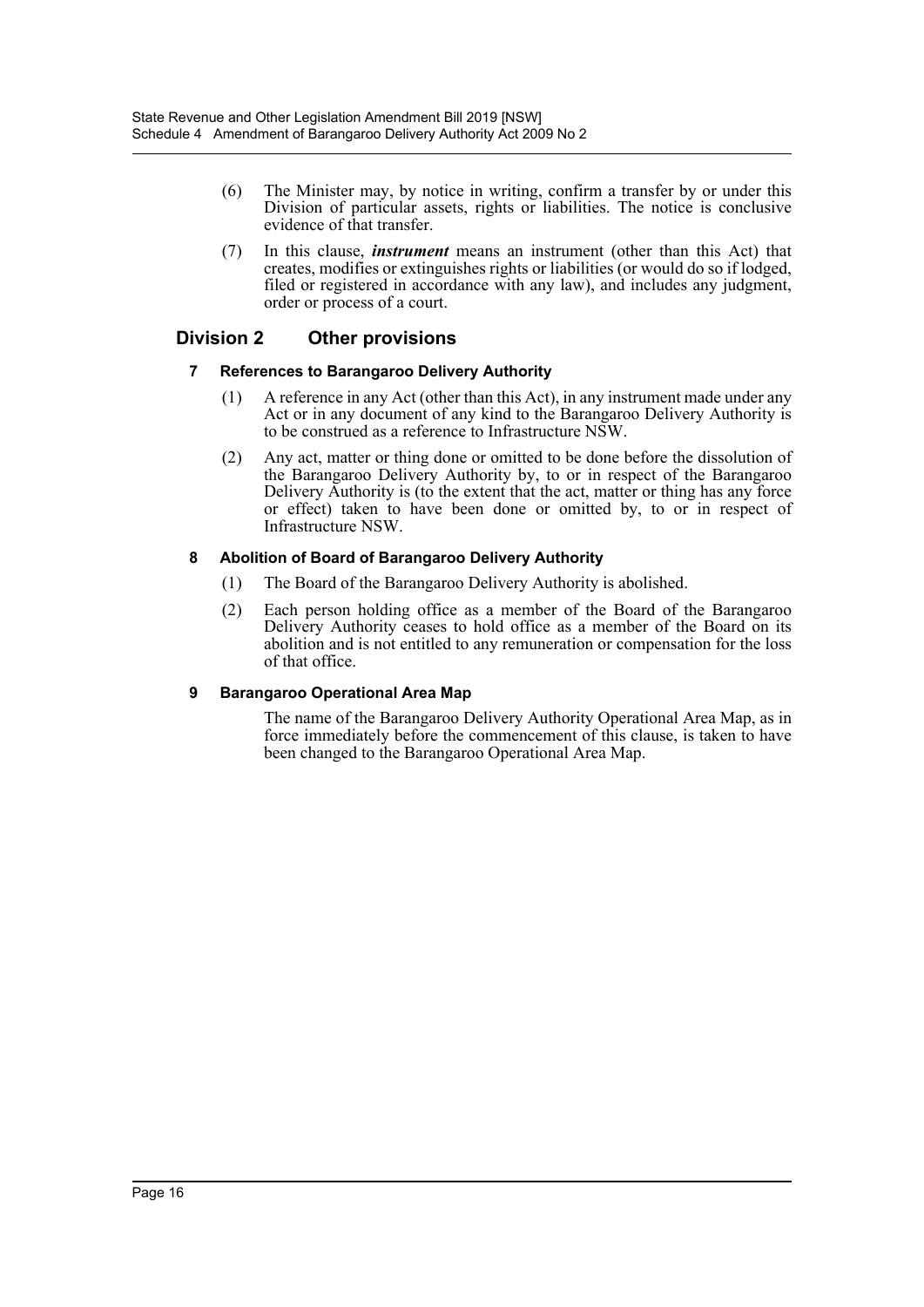## <span id="page-17-0"></span>**Schedule 5 Amendment of Growth Centres (Development Corporations) Act 1974 No 49**

#### **[1] Section 3 Definitions**

Insert in alphabetical order in section 3 (1):

*Infrastructure NSW* means Infrastructure NSW constituted under the *Infrastructure NSW Act 2011*.

#### **[2] Section 3A**

Insert after section 3:

#### **3A Special provisions relating to Infrastructure NSW**

- (1) Infrastructure NSW is taken to be a development corporation for the purposes of the following provisions of this Act (the *relevant provisions*):
	- (a) Part 3,
	- (b) sections 27, 30, 32, 33 and 41.
- (2) The growth centre in respect of which Infrastructure NSW is taken to be constituted for the purposes of the relevant provisions is the land that was described in Schedule 1 in respect of the UrbanGrowth NSW Development Corporation immediately before its dissolution by the *State Revenue and Other Legislation Amendment Act 2019*.
- (3) In exercising its functions as a development corporation under the relevant provisions, Infrastructure NSW may exercise those functions only in relation to the land referred to in subsection (2).

#### **[3] Schedule 1 Growth centres and development corporations**

Omit the matter relating to the UrbanGrowth NSW Development Corporation.

#### **[4] Schedule 6 Savings, transitional and other provisions**

Omit clause 3 (1). Insert instead:

(1) The regulations may contain provisions of a savings or transitional nature consequent on the enactment of this Act or any Act that amends this Act.

#### **[5] Schedule 6**

Insert after Part 6:

## **Part 7 Provisions consequent on enactment of State Revenue and Other Legislation Amendment Act 2019**

#### **34 Dissolution of UrbanGrowth NSW Development Corporation**

- (1) The UrbanGrowth NSW Development Corporation is dissolved.
- (2) On its dissolution, the assets, rights and liabilities of the UrbanGrowth NSW Development Corporation are transferred to Infrastructure NSW.
- (3) Part 2 of Schedule 1A has effect in relation to the transfer under this clause as if a reference in that Part to an order were a reference to this clause.